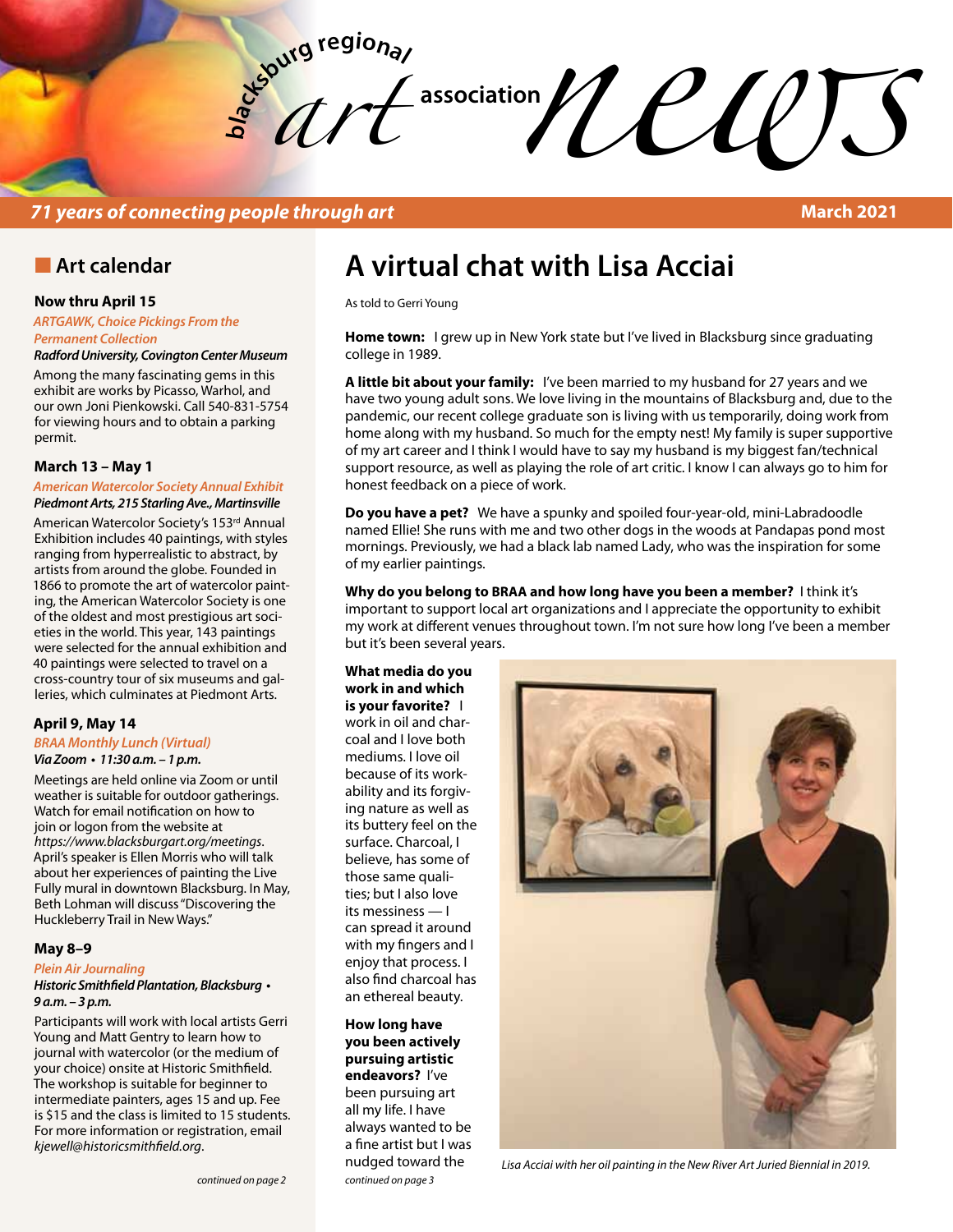### *Coming soon ...* The Art Space @ The Artful Lawyer *Art by Members of the Blacksburg Regional Art Association*

Thanks to all of you who filled out our recent survey. We have listened to you! Many of you were interested in the possibility of opening up the BRAA gallery space at The Artful Lawyer to our members. The board has been working on a plan and is making this happen!

Space is being reserved on a first-come, first-served basis and requires both a monthly fee and a commitment to volunteer in the gallery. You may rent a booth with around 35 square feet of wall space and/or a smaller space such as a single shelf. Full details can be found at *https://www.blacksburgart.org/artspace*. Sign ups will be on a quarterly basis beginning in April and again in July. October through December will be set aside for a holiday market in which everyone may participate. Beginning April 10, hours will be Saturdays and Sundays from 12 noon to 4 p.m.

### **n Calendar** *continued from page 1*

#### **May 21-23**

#### **Fluid Acrylic on Yupo Christiansburg Moose Lodge • 9 a.m. – 3 p.m.**

Tracy Budd will teach this three-day workshop in acrylic on Yupo, a synthetic watercolor paper. Different techniques will be explored for controlling and not controlling the paint to build beautiful, exciting surfaces. Stencils, rollers and markers, along with fluid paint will be used to layer and build intriguing surfaces and integrate representational subject matter into the paintings. More information to follow, or visit *www.blacksburgart.org/* for updates.

#### **June 5–6**

#### *Chaos to Order — with Kathleen Conover* **Studio School, Roanoke • June 14 –18**

Award-winning Michigan artist Kathleen Conover presents her exciting workshop experimenting with materials, design, and watermedia. For examples of her work, additional description of this workshop and a supply list, visit her website at *https://kathleenconover.com/*.

The class fee is \$450 and there is a limit of 20 students. The registration deposit is \$200 and the \$250 balance is due **April 10**. For more information, call 540-206-2209.



#### By Diane Goff

Joseph Beach, who said, "A garden without its statue is like a sentence without its verb" would be thrown into delight if he walked through the Hahn Horticulture Garden of Virginia Tech when the Simply Elemental art installation was on display. Not only statues, but also all varieties of artwork grace the paths of the garden, which was established in 1984 by the horticulture faculty of the university. The six-acre Hahn Garden is the largest public garden in western Virginia and is open daily, free of charge. Along with seasonal flower borders, the grounds include a stream garden, maple tree allee, meadow garden, koi pond and conifer display. (Note: a parking pass must be obtained if visiting the garden M-F, 7:00 a.m. – 10 p.m. See *hahngarden@vt.edu* for more information.)

Starting in 2015, the garden has annually invited local artists and art organizations to submit art to an outdoor multi-artist installation aptly named Simply Elemental. The show runs August and September, just as the garden begins to settle down for its fall season. This installation helps the garden sing with bursts of color, enchanting shapes and compelling movement, all expressed in creative, whimsical and thought-provoking pieces of art.

In 2018, The Hahn Garden added performing arts to the mix and the sounds of music and poetry reading floated down the garden paths. In 2020, Simply Elemental weathered the pandemic by going virtual. Local gardeners and artists submitted photos of their creations and poets submitted poems. The resulting montage online uplifted us via our computers. This year, 2021, instead of a gathering for poetry reading and music, poetry will be shared in the garden in written form so that everyone can keep their distance. Also, this year there will be an art award for Best in Show.

The Hahn Garden is a teaching garden for undergraduates and a great learning resource for the community, providing environmental awareness and landscaping concepts. Drawing people to the garden, Simply Elemental amplifies this awareness. Many different art organizations and school groups have been an important part of the installation. Among them are the Floyd Quilt Guild, the Art Departments of both Floyd and Christiansburg High Schools, the NRV Master gardeners and the Virginia Tech Child Development Center.

The Blacksburg Regional Art Association has been a key player and support in creating Simply Elemental. One of the seed ideas for art in the garden came from BRAA member, Diane Relf, who had visited a similar combination of garden and art in New Zealand. Diane and other members of BRAA have been tireless workers in encouraging the arts to flower in the New River Valley, and their work with Simply Elemental has been a successful player in that arena. The benefit goes both ways, as seen in this quote from Gerri Young who served as president of BRAA for six years, "Simply Elemental offers all of us artists a chance to think outside the box. It made us do things we did not ordinarily do in our art practice."

Gerri tells the story of visiting a local clothing store that was going out of business with another BRAA member, Nancy Norton. They came away bearing a load of long, stuffed fabric pieces that were used to put into the sleeves of clothing to give them dimensions. They gathered a group of artists from BRAA and went to work decorating the "sleeves." That year Simply Elemental had a plethora of gorgeous seed pods, beans, and even a snake



*BRAA members painted cloth sleeves for Simply Elemental 2015.*

dangling from trees and structures in the Hahn Garden.

Another unusual endeavor using a "reuse/renew" theme happened the year when Diane Relf donated a group of used window and door frames that she and her husband had collected. Creativity of the artists soared as every artist invented her own portal leading to her own vision. These art frames actually started in an exhibition at the Black House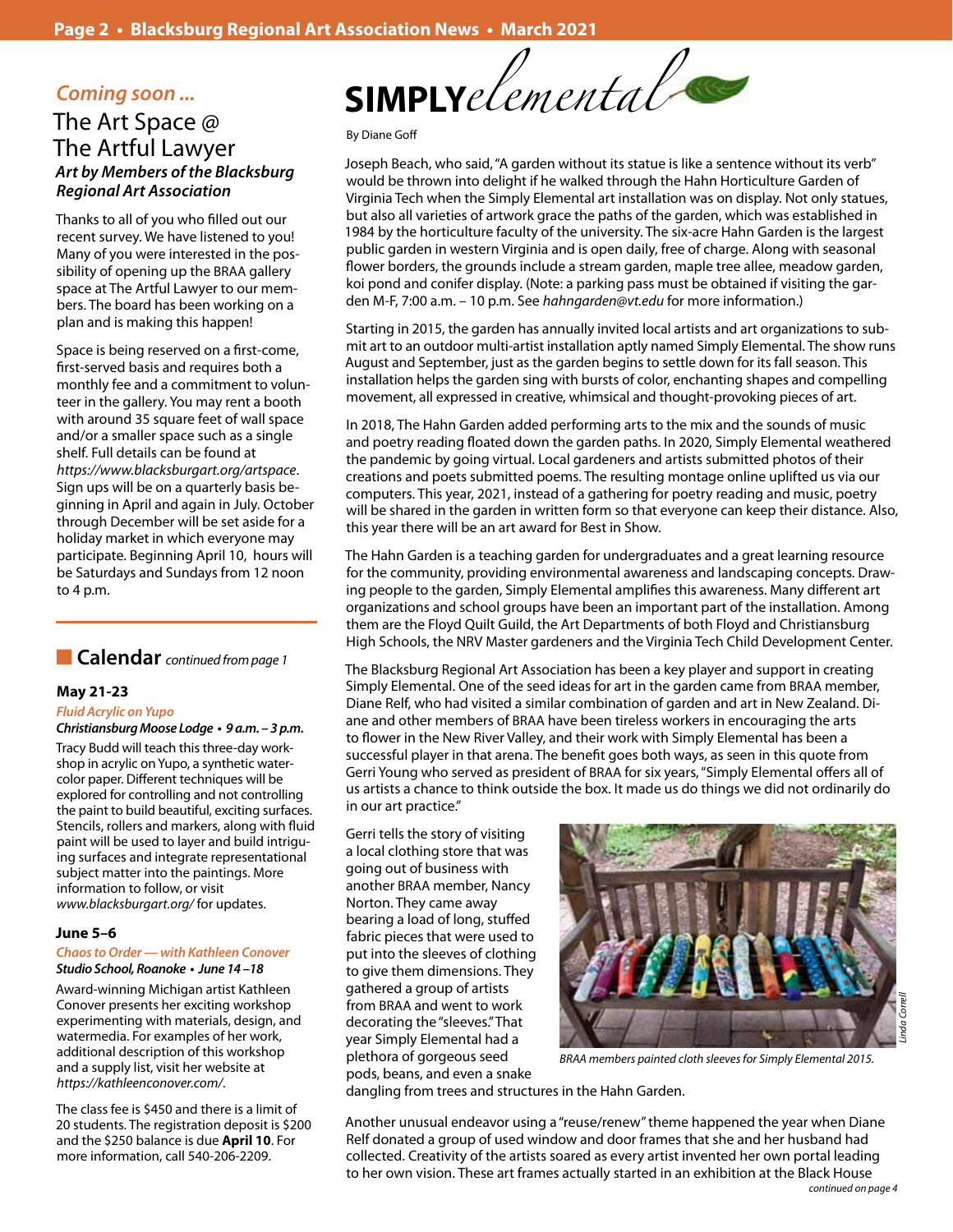### ■ **Acciai** *continued from page 1*

graphic arts in college so I could "survive" as an artist. I have worked in the graphic arts for over 30 years but approximately ten years ago I decided to pursue my original love of fine arts and started painting and drawing again. It all started with a pet portrait I wanted to paint as a gift for a friend's birthday. I found people really loved getting portraits of their pets as gifts and I enjoyed creating and giving them!

#### **Do you have work in a current**

**show?** I recently had work at the First Bank and Trust in Christiansburg. I also have some pieces at Mill Mountain Coffee along with three other artists in an 8x8 gallery of small art.

**Do you have a favorite art/other media instructor? If so, who and where does she/he teach?** 

I have several online instructors I like. When I was first getting back into art, I found Will Kemp Online Art School and his video tutorials and blog on his website were incredibly helpful. I've also taken classes from Phil Starke — his landscapes are beautiful. The Tuscan



*Cat Eyes (charcoal) by Lisa Acciai.*

Art Academy also has some great classes I've taken.

**How has COVID impacted your usual creative practice? Creating more? Less? Differently?** I think I'm creating about the same and my process hasn't appreciably changed. I did slow down for a bit on my morning sketches I like to do because I got sucked into doom scrolling and news reading, but I'm trying to move beyond that. I thought COVID might slow down the volume of commissions I do, but it seems like I had more than last year. While several art fairs/street festivals I planned to take part in were canceled, I heard from several people they were looking to support local artists. I also think people just love their pets and like to honor them in portraits. The Thanksgiving to Christmas gift window is usually a busy time for me.

**If you weren't doing art, what would you be doing?** I'm not sure how to answer that since I've always wanted to have some sort of creative art career. If you mean other interests when I'm not creating art? That would be yoga, running with friends and pups, travel, reading, and hiking.

**Do you have a studio?** I have a studio in our basement I use for painting; however, I love to sit and draw at my kitchen table in the perfect morning light.

**What tip or trick do you wish you had known about when you began making art?** Holding up my art in a mirror — it shows everything that's "off" which is important when you are painting a realistic portrait.

**Just for Fun: What movie/book can you watch over and over without ever getting tired of?** Any period movie or book. I love all the Jane Austin movies and books. They're funny, romantic, and I love the costumes.  $\blacksquare$ 

*"Art is not for the cultivated taste. It is to cultivate taste." ~ Nikki Giovanni*

## **Now showing**

**January 15 – April 15** (unless noted otherwise)

**Dave Angle**, Warm Hearth Village Center, Blacksburg

**Charlotte Chan,** Pointe West Management, Blacksburg

**Pam Goff**, Shaheen Law Firm, Blacksburg

**Teri Hoover,** Zeppolis, Blacksburg

**Delbert Jones**, See Mark Optical, Blacksburg

**Ruth Lefko**, Main Street Inn, Blacksburg

**Cheryl Mackian**, Glade Church, Blacksburg

**Sally Mook**, Art Pannonia, Blacksburg (thru May)

**Diane Relf,** Long and Foster Realty, Blacksburg, and Warm Hearth Village Center, Blacksburg

**Robi Sallee**, Bluefield College, Bluefield, Va. (until April)

**Karen Sewell**, First Bank & Trust, Christiansburg

**Lois Stephens**, Blue Ridge Cancer Care, Blacksburg

**Michele Walter**, Blacksburg Transit

**Gerri Young**, Brown Insurance, Blacksburg

### n **New members**

A hearty welcome to new BRAA members **Robin Price-Grubbs** and **Natalie Siegel**.



*The Grove*

n **Kudos**

**Norma Woodward**'s 20x30" photograph, "The Grove," was awarded first place in the January multi media national juried show, "Flora and Fauna," at the Fredericksburg Center for the Creative Arts.